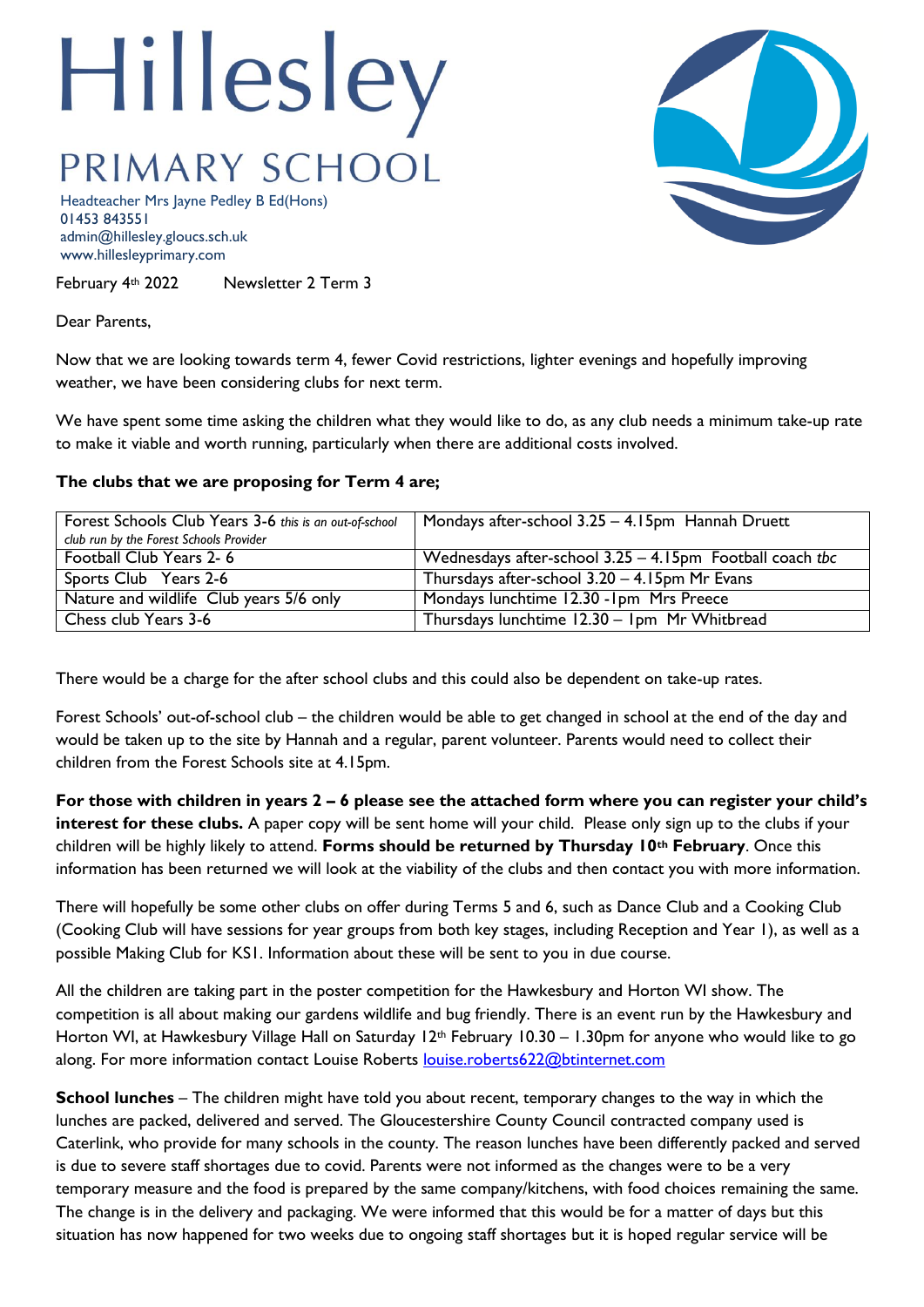resumed next week. I am afraid that this is an evolving situation and we were given little notice. Caterlink are doing their best to keep the service going and I can assure you that the quality of food remains the same but the perception of the children about the food might be changed due to the packaging. The food comes in individual, sealed trays and there are no "seconds" so some children find this disappointing. I again stress that this is a very temporary situation that will hopefully resolve soon. Caterlink have a website where parents can find out more about their services and products <https://caterlinkltd.co.uk/>

**Road closures** – we have been told that there will be a temporary road closure to Kilcott Road and access by car to the front of the school will be restricted February  $9<sup>th</sup> - 11<sup>th</sup>$ . Bristol Water have assured me that they will make sure emergency vehicles will have access if needed and they will also make sure Caterlink school lunches can access the school site. They also said that the lane behind the school, Chapel Lane, will be open to provide a means of access.

**Events coming up** include **The Konflux Theatre Play in a Day** on 15th February and parents are invited to come and see the performance at the end of the day in the OCH at 2.50pm.

KS1 parents are invited to the **Class 1 Pirate Morning** 9.15 – 10.15am. Mrs King has sent out some information about this event.

The next round of **Parents' Evenings** will take place in the week beginning April 4th and sign-up appointment sheets will be available in the school lobby from  $21<sup>st</sup>$  March. In the meantime if you have any queries or questions about your child's learning or welfare in school please speak to a teacher at the end of the day or send an email or contact the school office.

Parents are also invited to attend a short **music performance of the recorder groups** when the children will have the chance to showcase what they have been learning with Mr Kempner, our visiting music specialist. Details will be sent out nearer the time.

All the children will get the chance to enter the "**Explorer Dome**" on Friday 1st April when they will be able to experience and learn about the stars and planets.

**Trips** - to **Glastonbury Abbey** to learn more about the Anglo-Saxons for KS2 happens on Tuesday 5th April and KS1 are off to the **Bristol Aquarium** to learn more about sea-life on Wednesday 9th March. All the children will be visiting **Dursley Library** on 4th March as part of our World Book Day celebrations, and we are also hoping to have a visit from The Cotswold Book Room during that week to deliver our non-fiction books and officially open our new library – we are very grateful to parents and local residents who kindly donated funds for these books.

**Allotment and outdoor spaces** – Key Stage Two children will spend an afternoon session at the allotment so they will need to bring a change of clothes and footwear – **Year 5/6 Friday 11th February** and **Year 3/4 Friday 18th February**. Class 1 children continue to go to the Forest School site every Friday afternoon and Hannah has kindly agreed to host all the children, **KS1 and KS2 at the Forest school site, on Friday 8th April**. Some parents have raised questions about KS2 children using the Forest School site more often in curriculum time and as much as we would love to do this we must put the curriculum as the priority and although there are some opportunities that lend themselves to this learning environment, there are others and many that do not. The KS2 teaching staff carefully plan in detail and use outdoor spaces when the opportunity arises but the needs of the KS2 curriculum and progress of the children within this curriculum, are many and demanding so need to be carefully planned. Opportunities for outdoor learning spaces are factored in when useful and meaningful to the learning, for example in Science we recently went on a science walk around the village looking for signs of Spring; some Maths measurement work was carried out outdoors; during our Local Studies topic we walked around the village and visited the church. If the outdoor spaces lend themselves to enhancing the learning, teaching staff try to make use of them. There are of course many aspects of KS2 learning that require the classroom, interactive teaching boards,

## Growing Together in Learning and Life